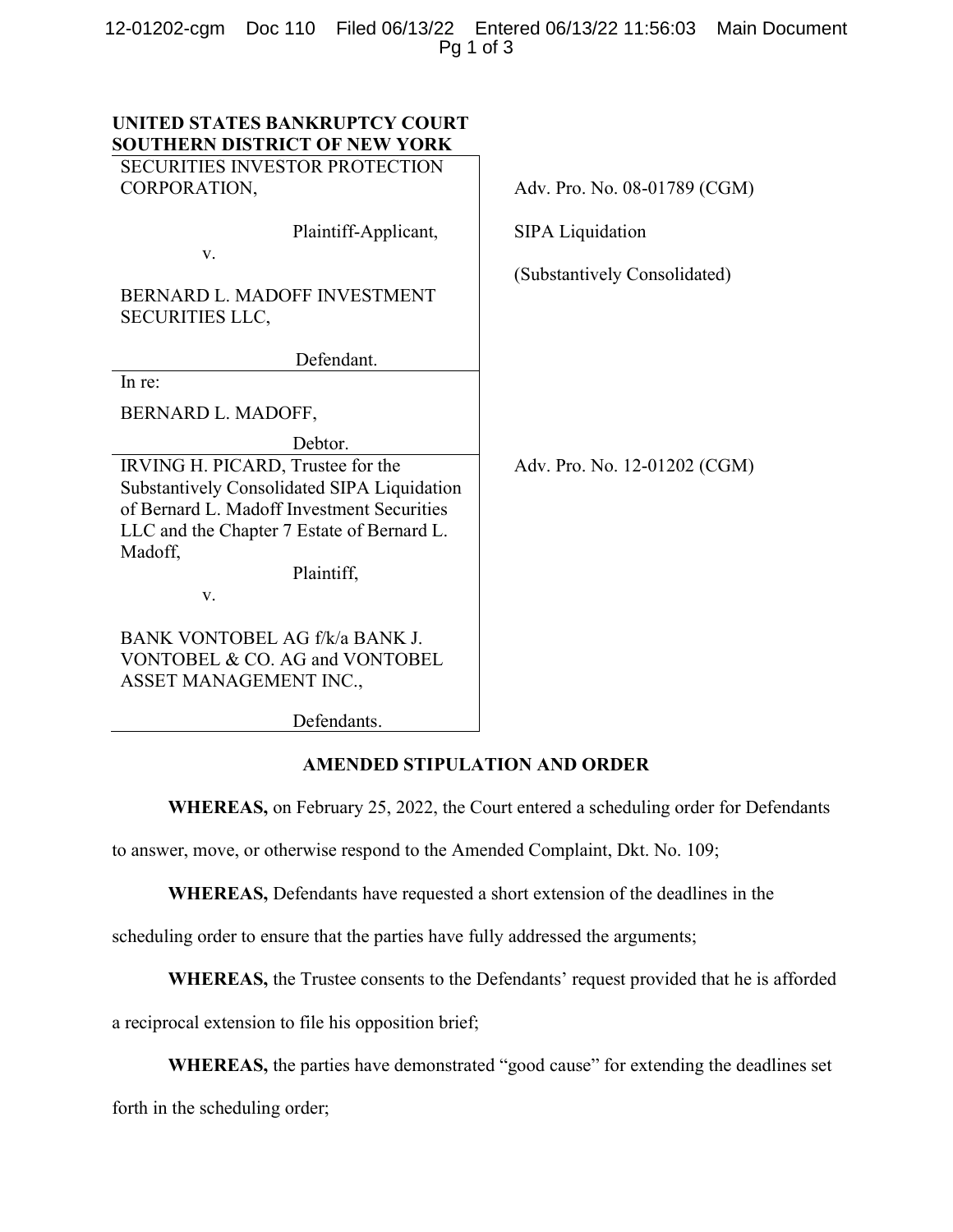## 12-01202-cgm Doc 110 Filed 06/13/22 Entered 06/13/22 11:56:03 Main Document Pg 2 of 3

### IT IS NOW, THEREFORE, HEREBY ORDERED, that:

- 1. Defendants will answer, move or otherwise respond to the amended complaint on or before July 8, 2022.
- 2. The Trustee will file any opposition to Defendants' motion on or before September 8, 2022.
- 3. Defendants will file any reply brief in support of their motion on or before October 10, 2022.
- 4. Except as expressly set forth herein, the parties reserve all rights and defenses they may have, and entry into this Amended Stipulation and Order shall not impair or otherwise affect such rights and defenses, including without limitation any defenses based on lack of jurisdiction.

[Signatures on following page]